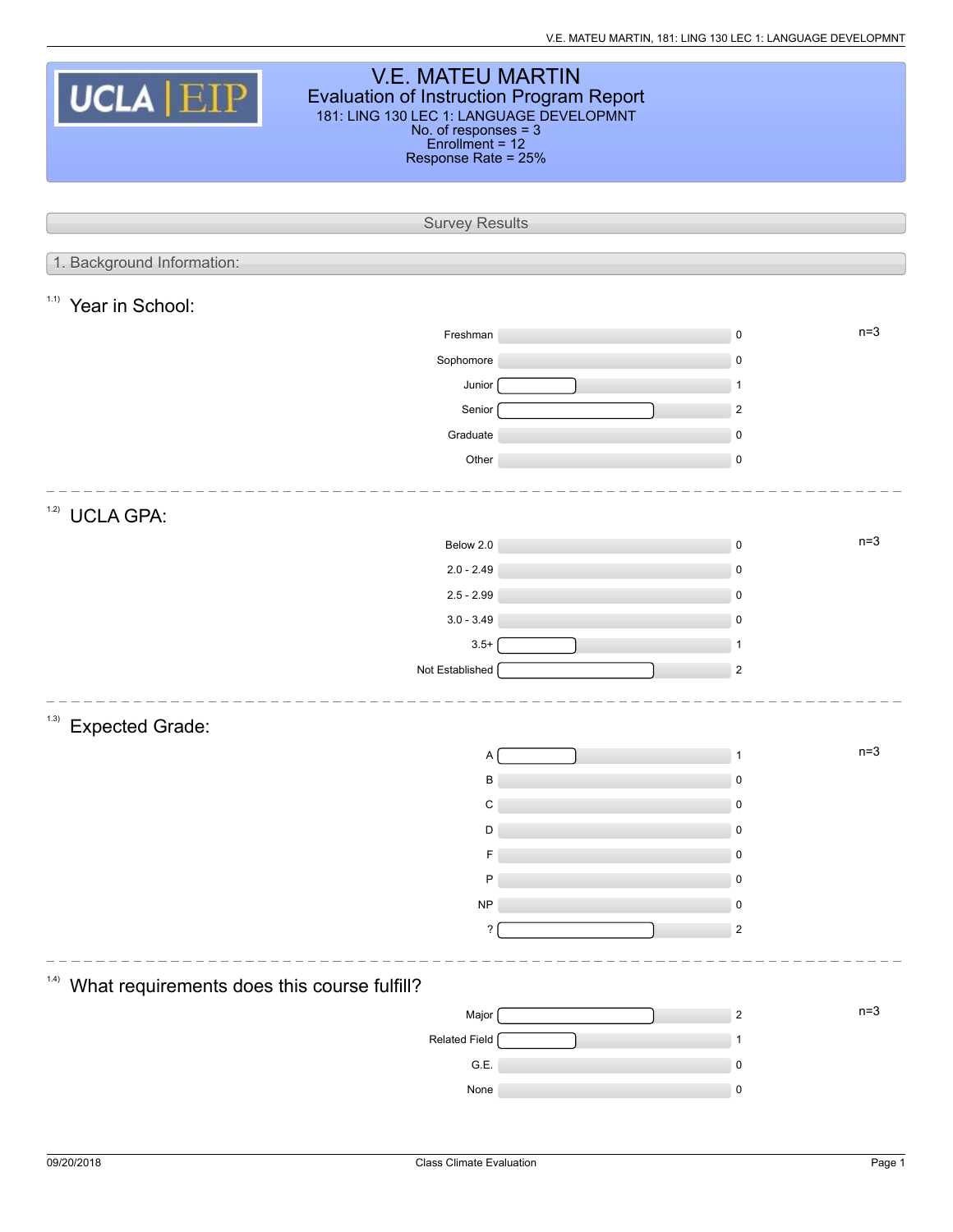|      | 2. To What Extent Do You Feel That:                                                   |                                                                                                                 |   |             |                                                        |             |   |                          |                                                      |
|------|---------------------------------------------------------------------------------------|-----------------------------------------------------------------------------------------------------------------|---|-------------|--------------------------------------------------------|-------------|---|--------------------------|------------------------------------------------------|
| 2.1) | Instructor Concern - The instructor<br>was concerned about student<br>learning.       | Very Low or 0<br><b>Never</b>                                                                                   |   |             |                                                        | $0\qquad 0$ |   | Very High or<br>Always   | $n=3$<br>$av = 9$<br>$md=9$<br>$dev = 0$             |
| 2.2) | Organization - Class presentations<br>were well prepared and organized.               | Very Low or $0$<br>Never                                                                                        |   |             |                                                        |             |   | Very High or<br>Always   | $n=3$<br>$av = 9$<br>$md=9$<br>$dev = 0$             |
| 2.3) | Interaction – Students felt welcome in<br>seeking help in or outside of the<br>class. | Very Low or 0 0<br>Never                                                                                        | 1 |             |                                                        |             |   | 2 Very High or<br>Always | $n=2$<br>$av = 9$<br>$md=9$<br>$dev = 0$<br>$ab = 1$ |
| 2.4) | <b>Communication Skills - The</b><br>instructor had good communication<br>skills.     | Very Low or $\begin{array}{cccccc} 0 & 0 & 0 & 0 & 0 & 0 \\ \hline 0 & 0 & 0 & 0 & 0 & 0 \\ \hline \end{array}$ |   |             |                                                        |             |   | 3 Very High or<br>Always | $n = 3$<br>$av = 9$<br>$md=9$<br>$dev = 0$           |
|      | Value - You have learned something<br>you consider valuable.                          | Very Low or 0<br>Never <sub>1</sub>                                                                             |   |             |                                                        |             |   | Very High or<br>Always   | $n = 3$<br>$av = 9$<br>$md=9$<br>$dev = 0$           |
| 2.6) | Overall – Your overall rating of the<br>instructor.                                   | Very Low or 0<br>Never <sub>1</sub>                                                                             |   | $0\qquad 0$ | $\begin{array}{c c}\n0 & 0 & 0 \\ \hline\n\end{array}$ |             |   | 3 Very High or<br>Always | $n=3$<br>$av = 9$<br>$md=9$<br>$dev = 0$             |
| 2.7) | Overall – Your overall rating of the<br>course.                                       | Very Low or 0<br>Never                                                                                          |   |             |                                                        |             |   | Very High or<br>Always   | $n=3$<br>$av = 9$<br>$md=9$<br>$dev = 0$             |
|      | 3. Your View of Course Characteristics:                                               |                                                                                                                 |   |             |                                                        |             |   |                          |                                                      |
|      | 3.1) Subject interest before course                                                   | Low                                                                                                             |   |             |                                                        |             |   | High                     | $n=3$<br>$av = 2$<br>$md=2$<br>$dev = 1$             |
| 3.2) | Subject interest after course                                                         | Low                                                                                                             |   |             |                                                        |             |   | High                     | $n=3$<br>$av = 2.33$<br>$md=2$<br>$dev = 0.58$       |
|      | Mastery of course material                                                            | Low                                                                                                             |   |             |                                                        |             |   | High                     | $n=3$<br>$av = 2.67$<br>$md=3$<br>dev.=0.58          |
| 3.4) | Difficulty (relative to other courses)                                                | Low                                                                                                             |   |             |                                                        |             |   | High                     | $n=3$<br>$av = 2.33$<br>$md=2$<br>$dev = 0.58$       |
|      | Workload/pace was                                                                     | Too Slow                                                                                                        |   |             |                                                        |             | 3 | Too Much                 | $n = 3$<br>$av = 2$<br>$md=2$<br>$dev = 0$           |
|      | Texts, required readings                                                              | Poor                                                                                                            |   |             |                                                        |             |   | Excellent                | $n=3$<br>$av = 2.67$<br>$md=3$<br>dev.=0.58          |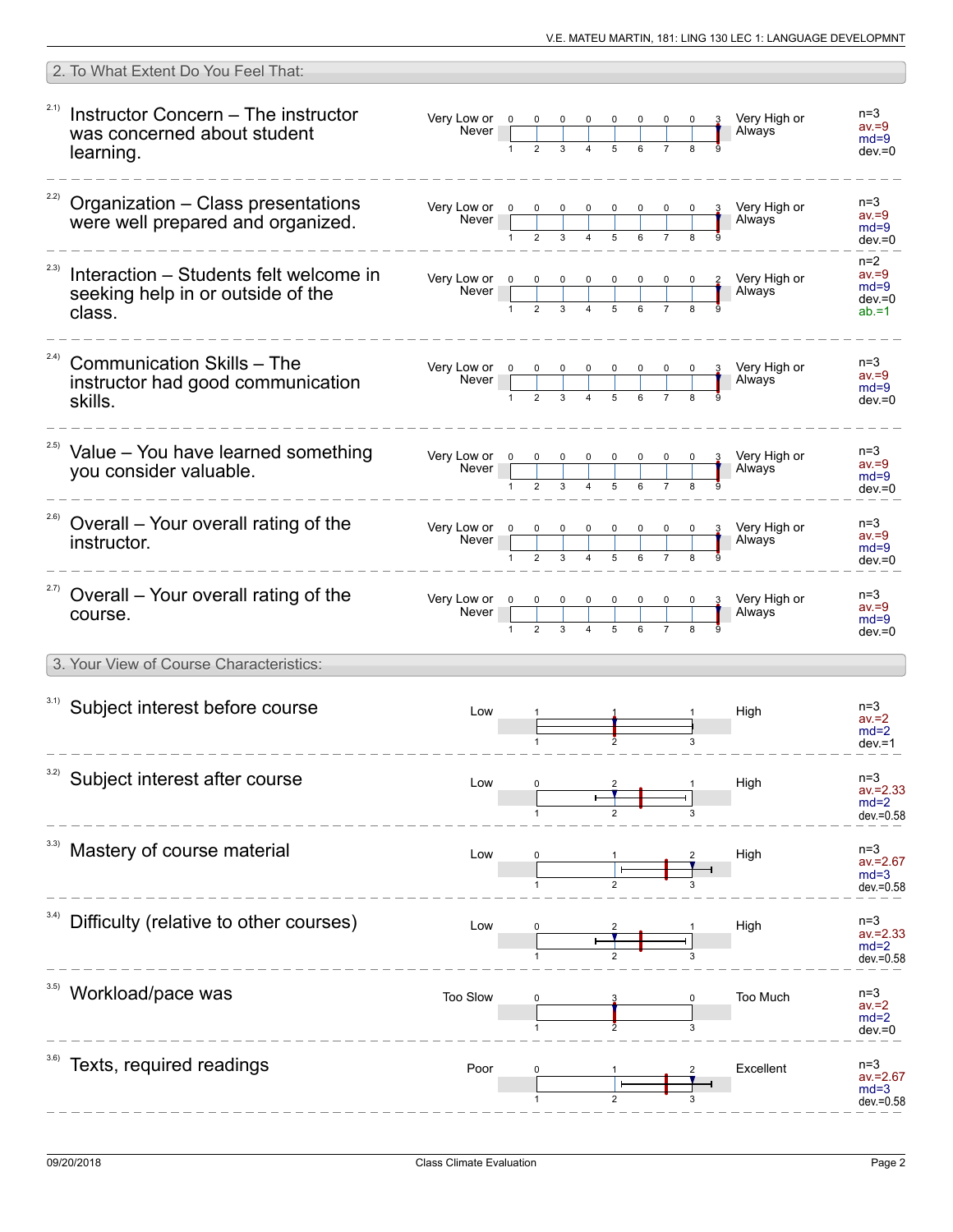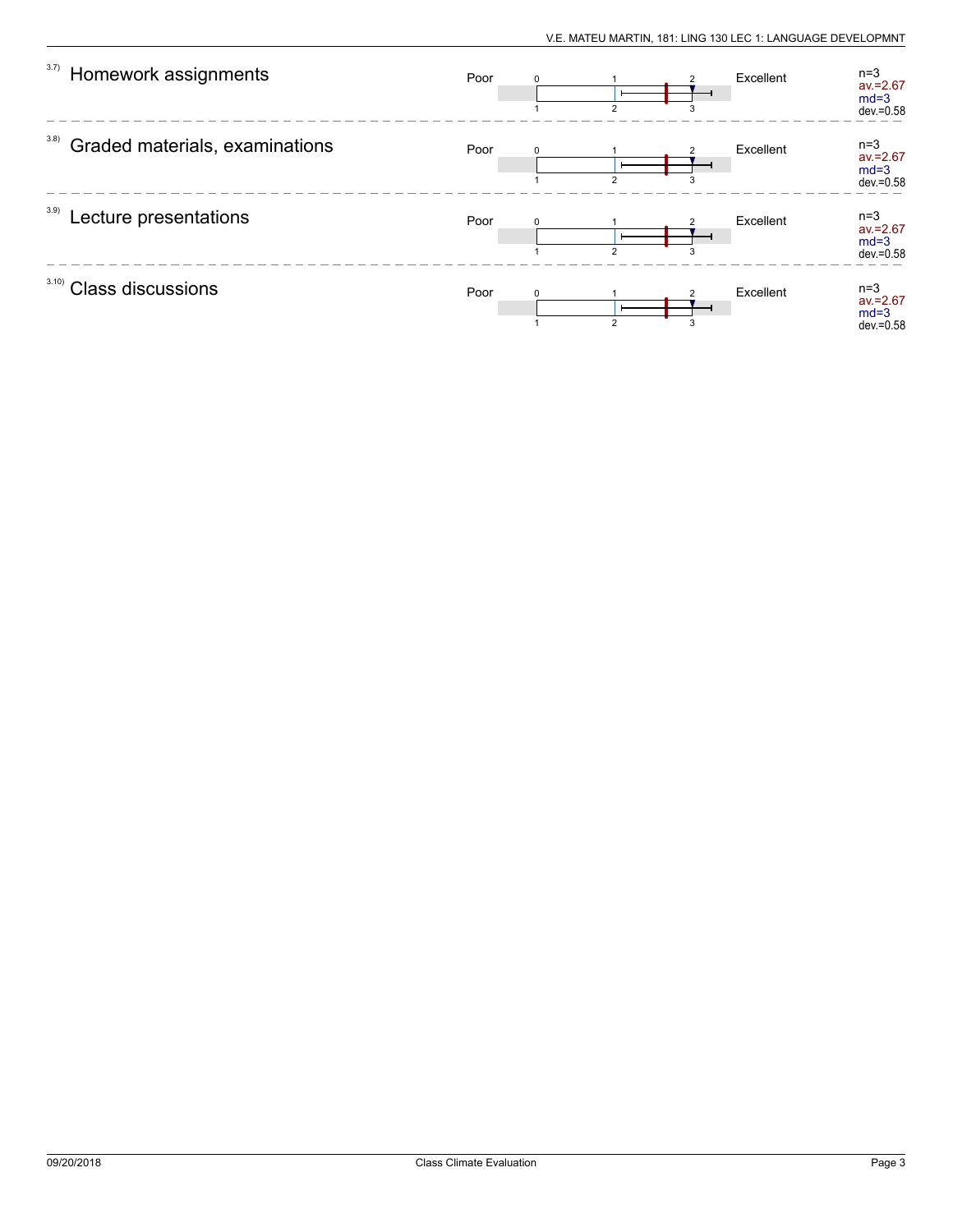# Profile

Subunit: LING

### Name of the instructor: V.E. MATEU MARTIN

Name of the course: (Name of the survey) 181: LING 130 LEC 1: LANGUAGE DEVELOPMNT

Values used in the profile line: Mean

#### 2. To What Extent Do You Feel That:

- 2.1) Instructor Concern The instructor was concerned about student learning.
- 2.2) Organization Class presentations were well prepared and organized.
- 2.3) Interaction Students felt welcome in seeking help in or outside of the class.
- 2.4) Communication Skills The instructor had good communication skills.
- 2.5) Value You have learned something you consider valuable.
- $2.6$ ) Overall Your overall rating of the instructor.
- $2.7)$  Overall Your overall rating of the course.

| Very Low or<br>Never | Very High or<br>Always | $n=3$ | $av = 9.00$ |
|----------------------|------------------------|-------|-------------|
| Very Low or<br>Never | Very High or<br>Always | $n=3$ | $av = 9.00$ |
| Very Low or<br>Never | Very High or<br>Always | $n=2$ | $av = 9.00$ |
| Very Low or<br>Never | Very High or<br>Always | $n=3$ | $av = 9.00$ |
| Very Low or<br>Never | Very High or<br>Always | $n=3$ | $av = 9.00$ |
| Very Low or<br>Never | Very High or<br>Always | $n=3$ | $av = 9.00$ |
| Very Low or<br>Never | Very High or<br>Always | $n=3$ | $av = 9.00$ |

#### 3. Your View of Course Characteristics:

| 3.1) | Subject interest before course         | Low      | High      | $n=3$ | $av = 2.00$ |
|------|----------------------------------------|----------|-----------|-------|-------------|
| 3.2) | Subject interest after course          | Low      | High      | $n=3$ | $av = 2.33$ |
| 3.3) | Mastery of course material             | Low      | High      | $n=3$ | $av = 2.67$ |
| 3.4) | Difficulty (relative to other courses) | Low      | High      | $n=3$ | $av = 2.33$ |
| 3.5) | Workload/pace was                      | Too Slow | Too Much  | $n=3$ | $av = 2.00$ |
| 3.6) | Texts, required readings               | Poor     | Excellent | $n=3$ | $av = 2.67$ |
| 3.7) | Homework assignments                   | Poor     | Excellent | $n=3$ | $av = 2.67$ |
| 3.8) | Graded materials, examinations         | Poor     | Excellent | $n=3$ | $av = 2.67$ |
| 3.9) | Lecture presentations                  | Poor     | Excellent | $n=3$ | $av = 2.67$ |
|      | 3.10) Class discussions                | Poor     | Excellent | $n=3$ | $av = 2.67$ |